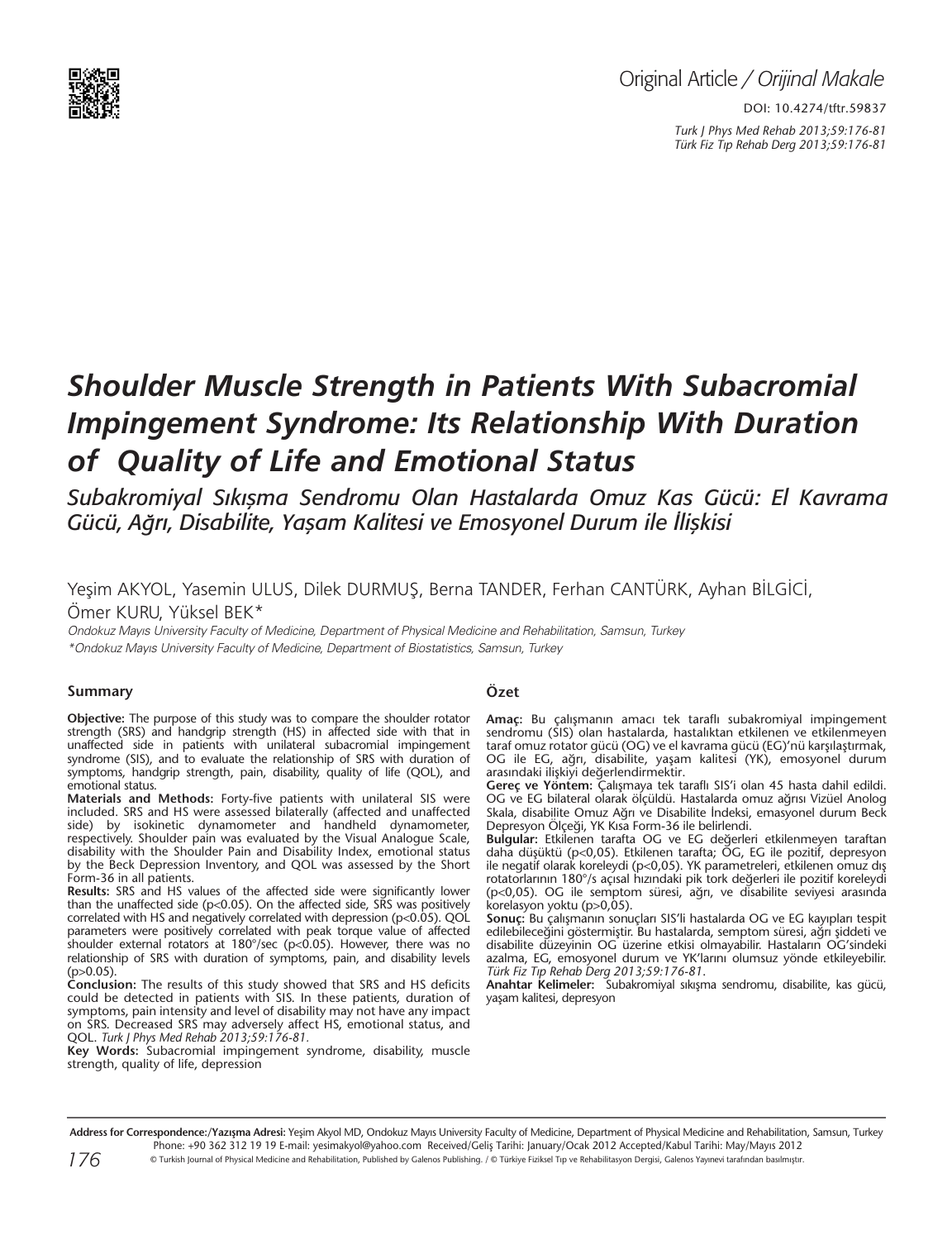# **Introduction**

Subacromial impingement syndrome (SIS) is one of the major causes of shoulder pain and may lead to functional disability and reduction in quality of life (QOL) (1, 2). Multiple factors have been proposed to contribute to the development of SIS. These factors include abnormal acromial morphology (3), aberrant kinematics patterns due to poor rotator cuff or scapular muscle function (4), shoulder capsular abnormalities (5), poor posture (6), and overuse secondary to repetitive eccentric loading or sustained use of the arm above 90 degrees of elevation (7). The specific diagnosis of SIS is often based on a thorough history and clinical examination; radiological examination methods such as magnetic resonance imaging (MRI) and/or ultrasonography are often not used in the first instance (8), as their diagnostic accuracy is yet to be validated (9, 10). Additionally, it is well known that the impingement test with injection of 10 cc of 1% lidocaine into the subacromial space is useful in distinguishing impingement lesions from other causes of shoulder pain (11).

Muscle weakness is frequently believed to lead to SIS, however, it is not clear in the literature if subjects with SIS present with muscle weakness. Some investigations have demonstrated that SIS does not affect muscle torque of the shoulder (12,13,14), nevertheless, some authors reported that shoulder rotator strength (SRS) of patients with SIS was weaker than normal shoulder (15,16).

There are only a few studies that have measured isokinetic strength of the shoulder rotator muscle, and evaluated its relationship with pain, disability, and QOL, but their results are conflicting (14,17). To our knowledge, the relationship of SRS with duration of symptoms, handgrip strength (HS), and emotional status in patients with SIS has not been reported previously; and there is also no clinical study comparing HS in subjects with and without SIS. The aim of this clinical trial was to compare SRS and HS in the affected and unaffected side in patients with unilateral SIS, and to evaluate the relationship of SRS with HS, pain, disability, QOL, emotional status.

# **Materials and Methods**

A total of forty-five subjects (35 females and 10 males; age range: 21-78 years), who had been experiencing unilateral shoulder pain consistent with SIS for at least 3 months, were enrolled in this study. In order to have statistical power of 0.99 and p<0.05, it was calculated that 45 subjects were required to detect a difference in muscle strength between shoulder with and without SIS. The criteria for inclusion in the study were shoulder pain aggravating with overhead activity, painful range of motion, and positive impingement tests (Neer, Hawkins-Kennedy) (11,18). Exclusion criteria included acute shoulder pain (less than three months), the presence of frozen shoulder, disorders of the acromioclavicular joint, degenerative arthritis of the glenohumeral joint, calcific tendinopathy, shoulder instability, posttraumatic disorders, or shoulder surgery and/or elbow, hand, wrist and cervical spine disorders. All participants underwent MRI and, diagnosis of SIS was confirmed by MRI. Additionally, patients with partial or full-thickness rotator cuff tear determined by MRI were also excluded from the study.

All participants were initially examined by the same physician with regard to the selection criteria, and, if found to be appropriate, the participants were included in the study. Socio-demographic data including age, weight, height, body mass index (BMI,  $\text{kg/m}^2$ ), duration of symptoms (month), occupation, and educational level were obtained. SRS and HS were performed bilaterally (affected and unaffected side). Additionally, shoulder pain, disability, emotional status, and QOL were gathered. All participants gave their written consent for this study. The study received the approval of the local Ethics Committee.

#### **Clinical Assessments**

#### **Pain**

The shoulder pain (rest pain- activity pain-pain disturbing sleep) in the patients was assessed by Visual Analogue Scale (VAS) pain score (0-10 cm, with higher scores indicating more pain) (19).

#### **Functional Capacity**

Function was assessed by using the Shoulder Pain and Disability Index (SPADI). This self-administered questionnaire uses 13 questions, 5 of which deal with the severity of pain on various arm movements, the pain being assessed by using VAS. The other 8 questions deal with functional impairment of the shoulder, assessed with a VAS ranging from 0 (no difficulty) to 10 (so difficult that I need help). An overall score was calculated for the 13 questions as a whole. Higher scores indicate a greater level of pain and disability (20).

#### **Muscle Strength**

Shoulder rotator strength; A computerized isokinetic dynamometer (Cybex Human Norm Testing & Rehabilitation System, CSMI Medical Solutions, Massachusetts, USA) was used for the testing procedures. The same examiner performed isokinetic dynamometric measurements using the same test protocols in all participants. Before the strength tests, the participant was firstly placed lying with the trunk well stabilized with his or her shoulder in the scapular plane (at 90°of abduction), elbow at 90°of flexion and forearm in the neutral position (21). After giving explanations, the subjects were familiarized with the procedure by performing three submaximal repetitions at each speed. The protocol of bilateral concentric/concentric shoulder internal rotation (IR) and external rotation (ER) at velocity of 60°/sec (5 repetitions) and 180°/sec (5 repetitions) were used. The movement range was set in the pain-free 45°of shoulder rotation around neutral (total range of 90°). Two minutes were permitted between testing at the different speeds. The non-affected shoulder was tested firstly to allow familiarity with testing procedures. The subjects were instructed to push the lever up, and pull it down, as hard and as fast as possible with extension undertaken first for concentric actions. All subjects were encouraged to give a maximal effort for each action via both visual feedback and strong verbal encouragement. During testing, no participants complained of pain or discomfort. The highest torque generated in each movement was recorded from strip chart recording. The effect of gravity was corrected. The maximum peak torque (PT) values in Newton-meters were calculated for each subject.

Handgrip strength; Grip strength was measured using a hydraulic handheld dynamometer (Saehan Corporation, MSD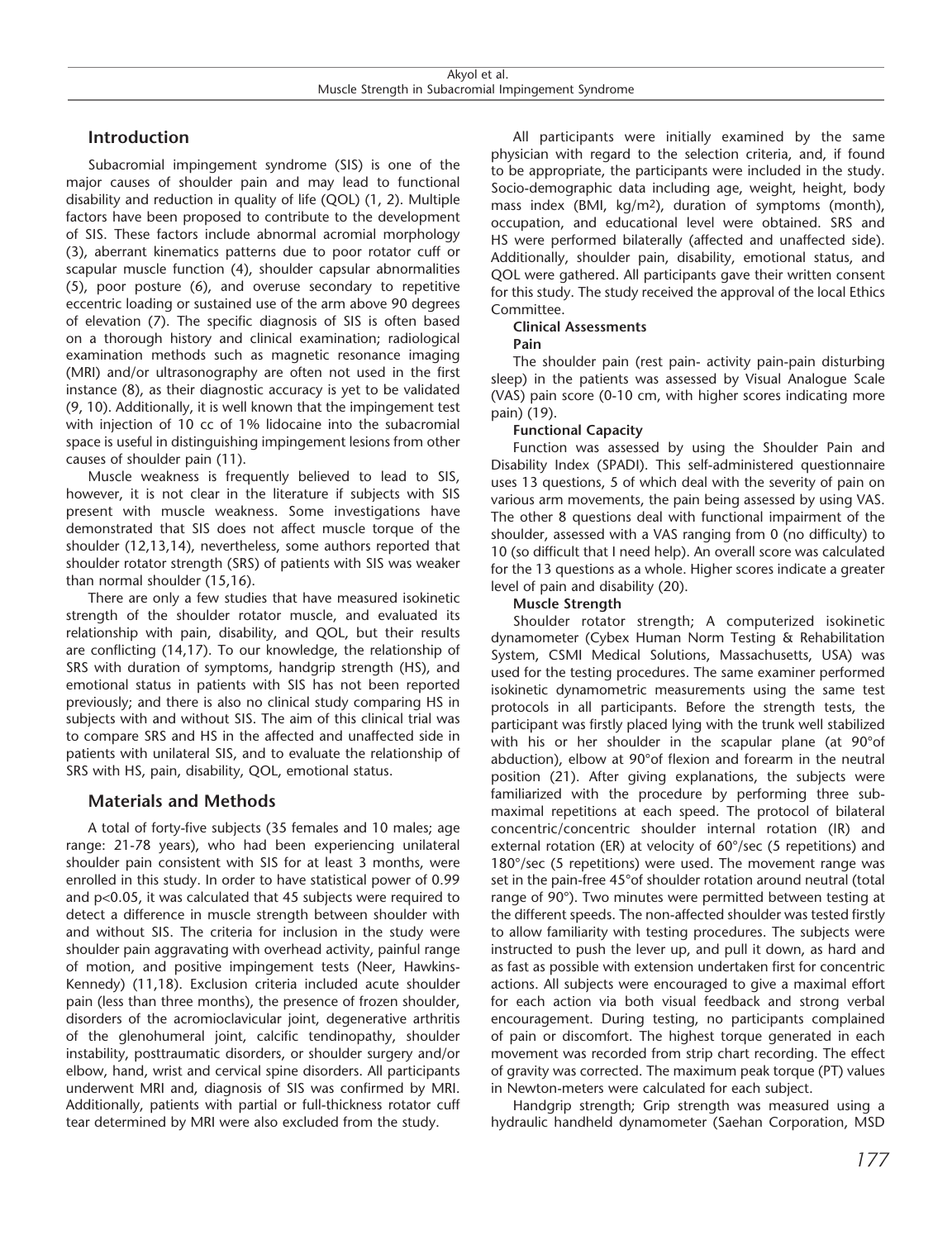Europr bvba, 2006, Belgium/Europe) following published procedures (22). For performing the test, the subjects were seated on a high plinth without supporting the forearms. The shoulder was kept in adduction and neutral rotation; elbow flexed at 90° forearm in neutral position. The grip bar was adjusted to fit comfortably in the subjects' hand with the middle phalanges under the grip handle. The subjects were requested to squeeze as hard as they could while exhaling. Each hand was tested, alternating back and forth for three trials. The highest force production (in kilograms) for each hand was recorded.

| Table 1. Socio-demographic and clinical characteristics of the<br>patients.                                                                                           |                                                                                                                                                         |                                                                                                                                |
|-----------------------------------------------------------------------------------------------------------------------------------------------------------------------|---------------------------------------------------------------------------------------------------------------------------------------------------------|--------------------------------------------------------------------------------------------------------------------------------|
| Characteristics                                                                                                                                                       | The patients with<br>unilateral SIS<br>$(n=45, female/$<br>male: 35/10)                                                                                 |                                                                                                                                |
|                                                                                                                                                                       | Mean $\pm$ SD                                                                                                                                           | Med<br>(min-max)                                                                                                               |
| Age (years)                                                                                                                                                           | 52.69±11.99                                                                                                                                             | 52 (21-78)                                                                                                                     |
| Height (cm)                                                                                                                                                           | 162.60±7.41                                                                                                                                             | 161 (149-178)                                                                                                                  |
| Weight (kg)                                                                                                                                                           | 76.36± 3.15                                                                                                                                             | 77 (45-115)                                                                                                                    |
| Body mass index ( $\text{kg/m}^2$ )                                                                                                                                   | 28.93±4.91                                                                                                                                              | 28.8 (19-40)                                                                                                                   |
| Duration of symptoms (months)                                                                                                                                         | 11.47±13.69                                                                                                                                             | $8(3-84)$                                                                                                                      |
| <b>Shoulder Pain</b><br>Rest pain VAS (0-10)<br>Activity pain VAS (0-10)<br>Pain disturbing sleep VAS (0-10)                                                          | $4.60 \pm 2.99$<br>$7.91 \pm 1.67$<br>7.24±2.00                                                                                                         | $5(0-10)$<br>$8(2-10)$<br>$8(2-10)$                                                                                            |
| Disability<br>SPADI pain score (0-50)<br>SPADI disability score (0-80)<br>SPADI total score (0-130)                                                                   | 37.26±8.14<br>49.04±15.32<br>86.31±2.23                                                                                                                 | 39 (18-50)<br>49 (8-78)<br>89 (26-128)                                                                                         |
| Depression<br>BDI score (0-63)                                                                                                                                        | $9.89 \pm 7.47$                                                                                                                                         | $9(0-32)$                                                                                                                      |
| Quality of Life SF-36 subscale<br>Physical function<br>Social function<br>Physical role<br><b>Emotional role</b><br>Mental health<br>Energy<br>Pain<br>General health | $0.54 \pm 0.24$<br>0.48±0.27<br>$0.22 \pm 0.38$<br>$0.57 \pm 0.48$<br>$0.65 \pm 0.21$<br>$0.52 \pm 0.24$<br>$0.27 \pm 0.16$<br>$0.53 \pm 0.23$<br>n (%) | $0.6(0-0.95)$<br>$0.55(0-0.8)$<br>$0(0-1)$<br>$1(0-1)$<br>$0.68(0.16-1)$<br>$0.60(0-0.90)$<br>$0.22(0-0.55)$<br>$0.55(0-0.90)$ |
| Education<br>Literate<br>Primary education<br>Secondary education<br>College                                                                                          | 11 (24.4)<br>21 (46.7)<br>7(15.6)<br>6(13.3)                                                                                                            |                                                                                                                                |
| Occupation<br>Housewife<br>Officer<br>Retired<br>Other                                                                                                                | 29 (64.4)<br>4(8.9)<br>10 (22.2)<br>2(4.4)                                                                                                              |                                                                                                                                |

SIS: Subacromial Impingement Syndrome

Mean± SD: mean ± standard deviation Med (min-max): median (minimum-maximum)

N (%): the number of patients (the percentage)

SPADI: Shoulder Pain and Disability Index

BDI: Beck Depression Index VAS: Visual Analogue scale

Quality of life was assessed with the Short Form 36 (SF-36). The SF-36 is a widely used generic instrument for measuring health status and consists of eight dimensions: physical functioning, social functioning, physical role, emotional role, mental health, energy, bodily pain and general health perceptions. Scores range from 0 (worst) to 100 (best) with higher scores indicating better health status (23).

#### **Emotional Status**

Depression was assessed using the Beck Depression Inventory (BDI). The BDI is a 21-item test presented in multiplechoice format which purports to measure presence and degree of depression. Responses are made on a four-point, minimally anchored scale, ranging from 0 to 3, with 3 representing the most severe symptoms (24).

#### **Statistical Analyses**

The data were analyzed using SPSS for Windows, version 15. Data were presented as mean ± standard deviation (SD), median (minimum; maximum). The Shapiro-Wilk test was used to analyze normal distribution assumption of the quantitative outcomes. All outcomes were not normally distributed. To compare the SRS and HS outcomes between the affected and unaffected side, the Mann-Whitney U test was used. On the affected side, Spearman's correlation coefficients were calculated to assess the univariate relationship of SRS with duration of symptoms, HS, pain intensity, levels of disability, QOL, and depression. The socio-demographic characteristics of the participants were evaluated by the Chi-square test. P values of less than 0.05 were considered statistically significant.

# **Results**

Socio-demographic and clinical characteristics of patients are shown in table 1. SRS and HS values of the affected side were significantly lower than the unaffected side (p<0.05) (Table 2). While SRS was positively correlated with HS, it was negatively correlated with depression. QOL subgroups parameters were positively correlated with some of the PT values of the affected shoulder (especially ER PT for speed of 180°/sec) (p<0.05) (Table 3). However, there was no association of SRS with duration of symptoms, pain, and disability levels (p>0.05) (Table 3).

# **Discussion**

The main finding of this study was that SRS and HS values seem to differ between the patients' symptomatic (affected) and asymptomatic (unaffected) sides. On the affected side, SRS may not be associated with duration of symptoms, pain and disability. Reduction in SRS may adversely affect HS, emotional status and QOL.

Rotator cuff muscle weakness commonly leads to SIS, however, SRS measurements are not studied in details in these patients (4,5,25,26). Therefore, in this study, we investigated the SRS in patients with SIS. In several studies, to assess the shoulder muscle strength in SIS, hand-held and isokinetic dynamometers or electromyography were used and decreased or delayed muscle activation in SIS was shown (27-32).

Isokinetic dynamometry is considered the gold standard of muscle strength testing (33). PT is usually the most common outcome measure reported in isokinetic studies that assess SIS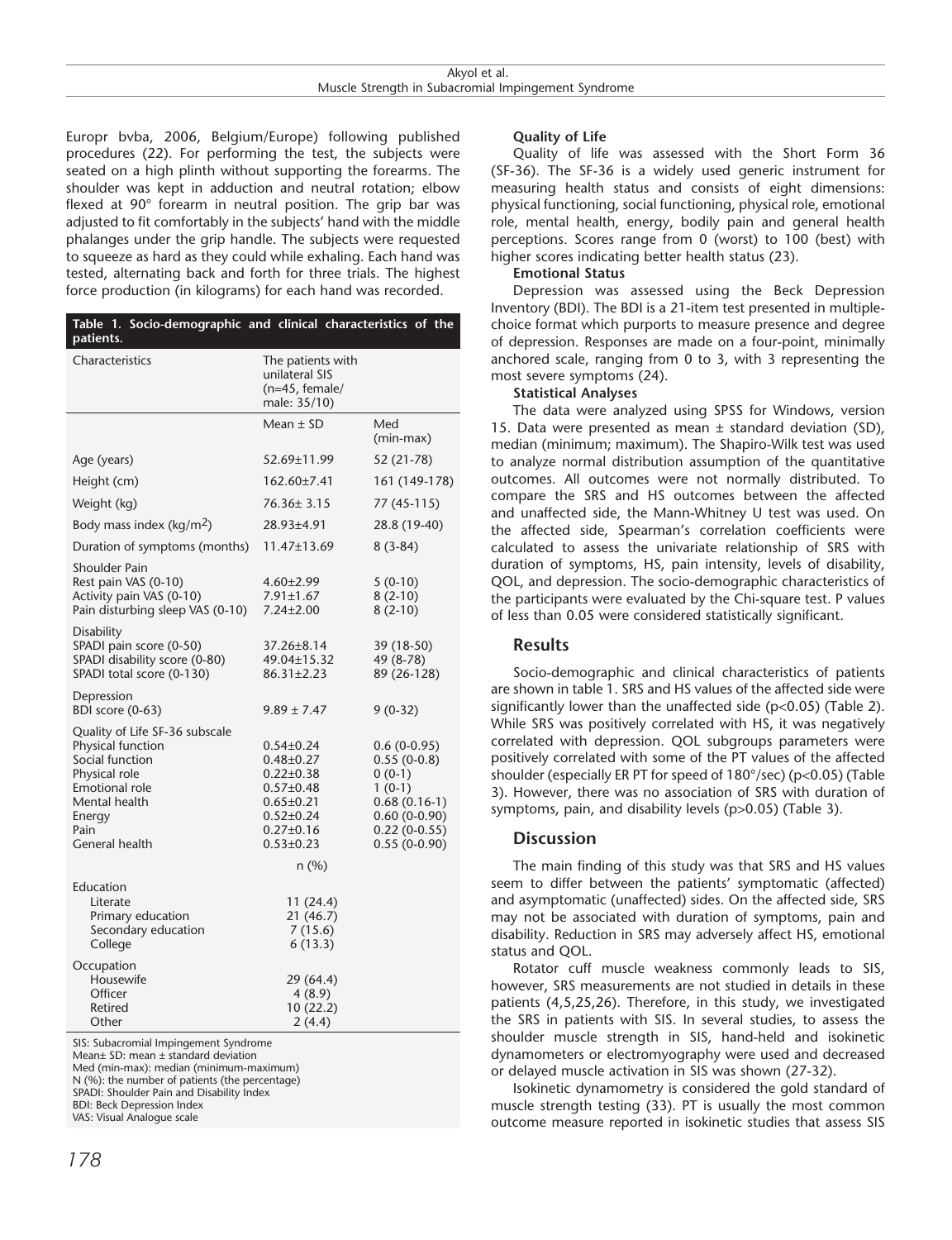| Akyol et al.                                        |  |  |  |
|-----------------------------------------------------|--|--|--|
| Muscle Strength in Subacromial Impingement Syndrome |  |  |  |

| Table 2. Comparison of patients' shoulder muscle and handgrip strength of affected side and unaffected side. |                         |              |                             |               |       |  |
|--------------------------------------------------------------------------------------------------------------|-------------------------|--------------|-----------------------------|---------------|-------|--|
| Characteristics                                                                                              | Affected side<br>$n=45$ |              | Unaffected side<br>$n = 45$ |               | р     |  |
|                                                                                                              | $Mean \pm SD$           | Med (minmax) | Mean±SD                     | Med (min-max) |       |  |
| Handgrip strength (kg                                                                                        | $14.33 \pm 8.92$        | $14(2-47)$   | $18.83 \pm 7.43$            | $18(3-39)$    | 0.003 |  |
| Shoulder muscle strength<br>(Peak torque, Newton-meters)                                                     |                         |              |                             |               |       |  |
| $60^\circ/s$ IRPT                                                                                            | $15.09{\pm}7.34$        | $14(1-38)$   | $19.47\pm8.68$              | $18(3-47)$    | 0.006 |  |
| $60\%$ ERPT                                                                                                  | $11.24 \pm 5.75$        | $11(1-26)$   | $16.27 \pm 6.18$            | $15(3-34)$    | 0.001 |  |
| $180°$ /s IRPT                                                                                               | $12.38 \pm 6.89$        | $12(2-37)$   | $15.76 \pm 7.40$            | $15(4-38)$    | 0.016 |  |
| $180°/s$ ERPT                                                                                                | $8.69{\pm}5.14$         | $8(2-23)$    | $11.53 \pm 4.78$            | $11(3-26)$    | 0.003 |  |

SIS: Subacromial Impingement Syndrome

IRPT: Internal Rotation Peak Torque

ERPT: External Rotation Peak Torque

Mean± SD: mean±standard Deviation

Med (min-max): median (minimum-maximum)

p value is significant when <0.05.

(13,34), therefore, PT parameters were used in this study. There are few trials on the measurement of SRS with isokinetic tests and comparison of shoulders with SIS and normal shoulders (5,13,17,19,15). Some authors reported that SRS in patients with SIS was weaker than normal shoulder (15,16). On the contrary, others reported that SRS values with SIS were found to be indifferent from normal shoulder (5,14,35). In the current study, it was shown that the muscle strength of the shoulders with SIS was significantly lower than those of the healthy side.

Handgrip strength measurement using hand-held dynamometers is a widely used method in the assessment of upper extremity muscle strength and function in musculoskeletal disorders (36,37). To the best of our knowledge, there is no clinical study comparing HS in the affected and unaffected side in patients with unilateral SIS. In the present study, the findings showed that the affected side has less HS when compared to the unaffected side.

It has been postulated that pain might be responsible for the muscle weakness with reflex inhibition, resulting in SIS. On the other hand, muscle weakness itself might also be the primary cause of SIS, resulting in pain (38). It has been demonstrated that chronic SIS results in significant functional disability and a reduction in QOL (2). In the literature, there are only few studies that evaluated the relationship of shoulder muscle strength with pain, disability, and QOL (14,17,19,38). In a work by Celik et al. (38), a relationship was shown between shoulder muscle weaknesses and severity of pain in subjects with SIS. Mac Dermid et al. (17) reported that isokinetic strength measurements were correlated withpain and disability; lower strength was associated with greater pain and disability, although the strength of this relationship ranged from low to moderate. On the contrary, we found no relationship of SRS with pain and disability scores. Erol et al. (14) reported that SRS moderately and negatively correlated with pain scores and QOL parameters, however, no significant correlations were found between SRS values and disability score. In their study, the study population consisted of early-stage patients as in our study, but their study sample was small and the scales

assessing pain intensity (SPADI pain subgroup score) and QOL (Nothingham Health Profile) were different from ours. In the current study, only a PT measurement of shoulder ER had low and positive correlation with SF-36 QOL parameters especially in velocity of 180°/sec. Based on these results, it seems that the relationship between SRS and clinical assessments (such as pain, disability, QOL) is still unclear, therefore, more studies are needed on patients with SIS.

Since the patients were in relatively early stages of SIS with the intact rotator cuff, they could have performed the isokinetic testing more easily. Using a range which was restricted to the pain-free arc also might have contributed to this result.

To the best of our knowledge, no clinical study testing the relationship of SRS with duration of symptoms, HS, and depression in patients with SIS has been reported in the literature yet. We found that SRS was not affected by duration of symptoms. In the present study, SRS was positively correlated with HS suggesting that HS measurement which is more easily evaluated in clinical practice may be a practical way for predicting the muscle strength in patients with SIS. Mental health problems and mood abnormalities such as depression may be associated with chronic musculoskeletal disorders. Depression may be associated with pain and disability; and it may cause a vicious cycle between poor emotional and physical health (39,40). In the present study, there was a significant correlation between SRS of shoulder with SIS and depression level. In the management of the patients with SIS who have shoulder muscle weakness, the emotional status should be considered.

The limitation of the current study may be the relatively small number of patients. Future studies with larger sample sizes including sex-, age- and BMI-matched healthy controls are needed. In this study, impingement test with lidokain injection was not used for the diagnosis of SIS, thus, in future trials this test can be performed besides other clinical assessments. The power of our study; patients with unilateral SIS, early-stage without partial or full-thickness rotator cuff tear determined by MRI were included. Another strength of this study was the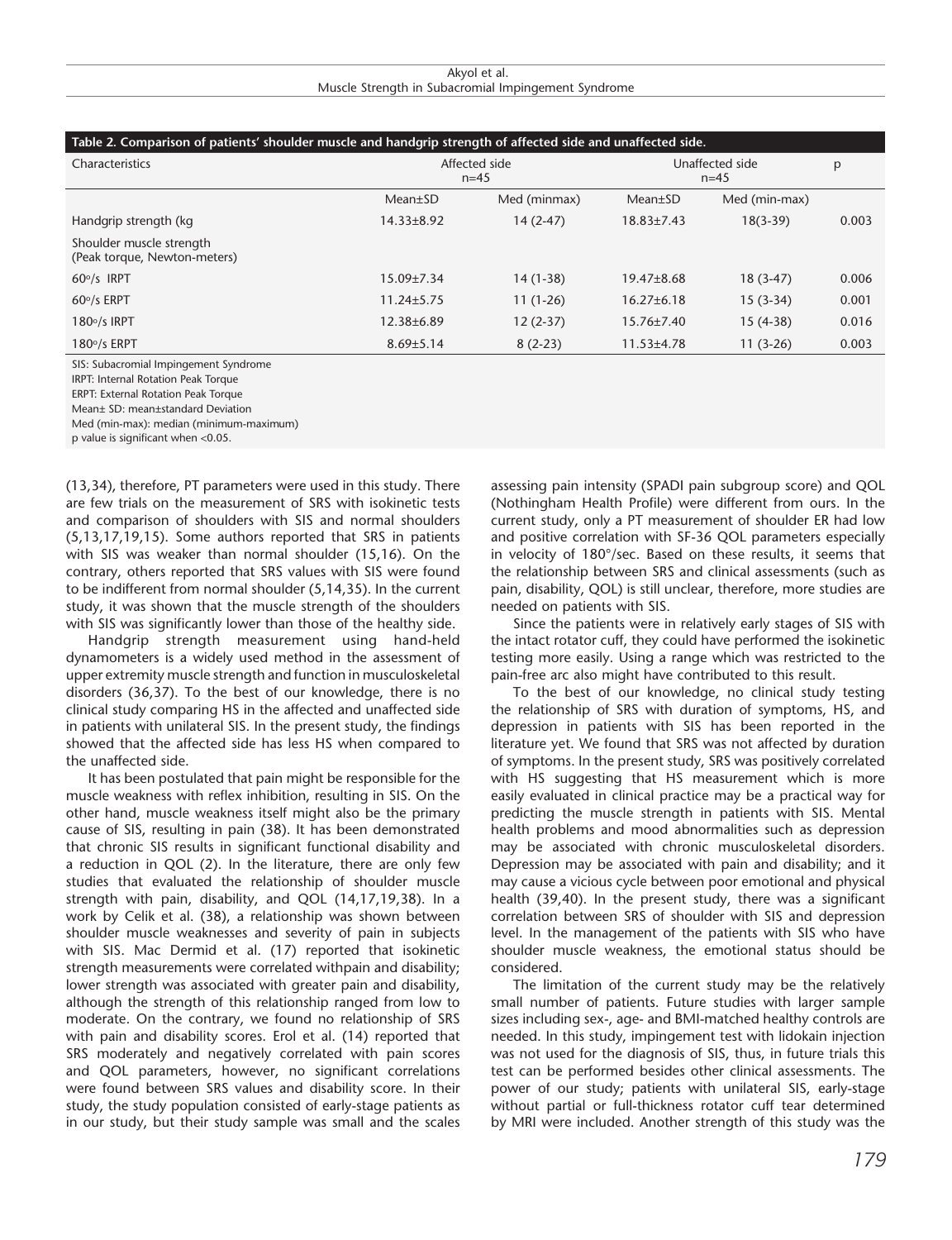| 3. Correlation between shoulder<br>Table<br>rotator<br>strength<br>οt<br>affected side and clinical findings in patients with subacromial<br>impingement syndrome (SIS). |                                        |                                 |                                |                                     |  |
|--------------------------------------------------------------------------------------------------------------------------------------------------------------------------|----------------------------------------|---------------------------------|--------------------------------|-------------------------------------|--|
| Affected side<br>$(n=45)$                                                                                                                                                | Shoulder<br>60 <sup>°</sup> /s<br>IRPT | Shoulder<br>$60^{\circ}/s$ ERPT | Shoulder<br>$180^\circ/s$ IRPT | Shoulder<br>$180^{\circ}/s$<br>ERPT |  |
| Duration of                                                                                                                                                              |                                        |                                 |                                |                                     |  |
| symptoms                                                                                                                                                                 |                                        |                                 |                                |                                     |  |
| r                                                                                                                                                                        | $-0.227$                               | $-0.144$                        | $-0.119$                       | $-0.073$                            |  |
| р                                                                                                                                                                        | 0.133                                  | 0.347                           | 0.438                          | 0.634                               |  |
| Rest pain VAS                                                                                                                                                            |                                        |                                 | $-0.006$                       |                                     |  |
| r                                                                                                                                                                        | $-0.025$<br>0.869                      | $-0.025$<br>0.873               | 0.970                          | $-0.006$<br>0.970                   |  |
| р<br><b>Activity pain VAS</b>                                                                                                                                            |                                        |                                 |                                |                                     |  |
| r                                                                                                                                                                        | 0.091                                  | 0.056                           | 0.145                          | 0.107                               |  |
| p                                                                                                                                                                        | 0.552                                  | 0.713                           | 0.343                          | 0.483                               |  |
| Pain disturbing                                                                                                                                                          |                                        |                                 |                                |                                     |  |
| sleep VAS                                                                                                                                                                |                                        |                                 |                                |                                     |  |
| r                                                                                                                                                                        | $-0.153$                               | $-0.230$                        | $-0.200$                       | $-0.253$                            |  |
| р                                                                                                                                                                        | 0.315                                  | 0.128                           | 0.189                          | 0.094                               |  |
| SPADI pain score                                                                                                                                                         |                                        |                                 |                                |                                     |  |
| r                                                                                                                                                                        | $-0.065$                               | $-0.066$                        | $-0.11$                        | $-0.160$                            |  |
| p                                                                                                                                                                        | 0.672                                  | 0.665                           | 0.466                          | 0.293                               |  |
| SPADI disability<br>score                                                                                                                                                |                                        |                                 |                                |                                     |  |
| r                                                                                                                                                                        | $-0.038$                               | $-0.087$                        | $-0.149$                       | $-0.175$                            |  |
| p                                                                                                                                                                        | 0.805                                  | 0.571                           | 0.328                          | 0.251                               |  |
| SPADI total score                                                                                                                                                        |                                        |                                 |                                |                                     |  |
| r                                                                                                                                                                        | 0.023                                  | $-0.067$                        | $-0.004$                       | $-0.136$                            |  |
| p                                                                                                                                                                        | 0.882                                  | 0.663                           | 0.980                          | 0.374                               |  |
| Handgrip strength                                                                                                                                                        |                                        |                                 |                                |                                     |  |
| r                                                                                                                                                                        | 0.408<br>0.005                         | 0.531<br>0.001                  | 0.537<br>0.001                 | 0.732<br>0.001                      |  |
| р                                                                                                                                                                        |                                        |                                 |                                |                                     |  |
| <b>BDI</b> score<br>r                                                                                                                                                    | $-0.250$                               | $-0.477$                        | $-0.332$                       | $-0.526$                            |  |
| р                                                                                                                                                                        | 0.098                                  | 0.001                           | 0.026                          | 0.001                               |  |
| Physical function                                                                                                                                                        |                                        |                                 |                                |                                     |  |
| r                                                                                                                                                                        | 0.068                                  | 0.124                           | 0.126                          | 0.139                               |  |
| p                                                                                                                                                                        | 0.658                                  | 0.419                           | 0.410                          | 0.364                               |  |
| Social function                                                                                                                                                          |                                        |                                 |                                |                                     |  |
| r                                                                                                                                                                        | 0.166                                  | 0.273                           | 0.211                          | 0.397                               |  |
| р                                                                                                                                                                        | 0.275                                  | 0.070                           | 0.163                          | 0.007                               |  |
| Physical role                                                                                                                                                            |                                        |                                 |                                |                                     |  |
| r                                                                                                                                                                        | 0.027                                  | 0.245                           | 0.071                          | 0.343                               |  |
| p                                                                                                                                                                        | 0.861                                  | 0.105                           | 0.644                          | 0.021                               |  |
| Emotional role                                                                                                                                                           |                                        |                                 |                                |                                     |  |
| r<br>р                                                                                                                                                                   | 0.187<br>0.220                         | 0.285<br>0.057                  | 0.264<br>0.080                 | 0.410<br>0.005                      |  |
| Mental health                                                                                                                                                            |                                        |                                 |                                |                                     |  |
| r                                                                                                                                                                        | 0.273                                  | 0.345                           | 0.196                          | 0.361                               |  |
| p                                                                                                                                                                        | 0.069                                  | 0.020                           | 0.196                          | 0.015                               |  |
| Energy                                                                                                                                                                   |                                        |                                 |                                |                                     |  |
| r                                                                                                                                                                        | 0.477                                  | 0.551                           | 0.409                          | 0.470                               |  |
| p                                                                                                                                                                        | 0.001                                  | 0.001                           | 0.005                          | 0.001                               |  |
| Pain                                                                                                                                                                     |                                        |                                 |                                |                                     |  |
| r                                                                                                                                                                        | $-0.014$                               | 0.228                           | 0.138                          | 0.346                               |  |
| р                                                                                                                                                                        | 0.926                                  | 0.131                           | 0.367                          | 0.020                               |  |
| <b>General health</b>                                                                                                                                                    |                                        |                                 |                                |                                     |  |
| r                                                                                                                                                                        | 0.123                                  | 0.259                           | 0.272                          | 0.450                               |  |
| p                                                                                                                                                                        | 0.421                                  | 0.086                           | 0.071                          | 0.002                               |  |

SPADI: Shoulder Pain and Disability Index, BDI: Beck Depression Index VAS: Visual Analogue Scale, IRPT: Internal Rotation Peak Torque

ERPT: External Rotation Peak Torque

r: Spearman's correlation coefficient, p value is significant when <0.05.

The main finding of the study was that SRS and HS values of the affected side were significantly lower than the unaffected side in patients with unilateral SIS. SRS was not affected by duration of symptoms, pain, and disability levels in patients with SIS. Reduction in SRS may adversely affect HS, emotional status, and QOL. In conclusion, SRS and HS are objective outcome measures, therefore, these parameters as well as pain and disability should be evaluated in patients with SIS. These results highlight the importance of assessing upper extremity muscles strength and, if necessary, strengthening them during the conservative treatment of SIS.

#### **Conflict of Interest**

Authors reported no conflicts of interest.

#### **References**

- 1. Van der Windt DA, Koes BW, de Jong BA, Bouter LM. Shoulder disorders in general practice: Incidence, patient characteristics, and management. Ann Rheum Dis 1995;54:959-64.
- 2. Chipchase LS, O'Connor DA, Costi JJ, Krishnan J. Shoulder impingement syndrome: preoperative health status. J Shoulder Elbow Surg 2000;9:12-5.
- 3. Altchek DW, Warren RF, Wickiewicz TL, Skyhar MJ, Ortiz G, Schwartz E. Arthroscopic acromioplasty: technique and results. J Bone Joint Surg Am 1990;72:1198-207.
- 4. Ludewig PM, Cook TM. Alterations in shoulder kinematics and associated muscle activity in people with symptoms of shoulder impingement. Phys Ther 2000;80:276-91.
- 5. Tyler TF, Nicholas SJ, Roy T, Gleim GW. Quantification of posterior capsule tightness and motion loss in patients with shoulder impingement. Am J Sports Med 2000;28:668-73.
- 6. Kebaetse M, McClure P, Pratt NA. Thoracic position effect on shoulder range of motion, strength, and three-dimensional scapular kinematics. Arch Phys Med Rehabil 1999;80:945-50.
- 7. Frost P, Bonde JP, Mikkelsen S, Andersen JH, Fallentin N, Kaergaard A, et al. Risk of shoulder tendinitis in relation to shoulder loads in monotonous repetitive work. Am J Ind Med 2002;41:11-8.
- 8. Linsell L, Dawson J, Zondervan K, Rose P, Randall T, Fitzpatrick R, et al. Prevalence and incidence of adults consulting for shoulder conditions in UK primary care; patterns of diagnosis and referral. Rheumatology (Oxford) 2006;45:215-21.
- 9. Dinnes J, Lovemann E, McIntyre L, Waugh N. The effectiveness of diagnostic tests of the assessment of shoulder pain due to soft tissue disorders: a systematic review. Health Technol Assess 2003;7:1-166.
- 10. Awerbuch MS. The clinical utility of ultrasonography for rotator cuff disease, shoulder impingement syndrome and subacromial bursitis. Med J Aust 2008;188:50-3.
- 11. Neer CS 2nd. Impingement lesions. Clin Orthop Relat Res 1983:70-7.
- 12. Bandholm T, Rasmussen L, Aagaard P, Jensen BR, Diederichsen L. Force steadiness, muscle activity and maximal muscle strength in subjects with subacromial impingement syndrome. Muscle Nerve 2006;34:631-9.
- 13. Camargo PR, Avila MA, de Oliveira AB, Asso NA, Benze BG, de Fátima Salvini T. Shoulder abduction torque steadiness is preserved in subacromial impingement syndrome. Eur J Appl Physiol 2009;106:381-7.
- 14. Erol O, Ozcakar L, Celiker R. Shoulder rotator strength in patients with stage I-II subacromial impingement: relationship to pain, disability, and quality of life. J Shoulder Elbow Surg 2008;17:893-7.